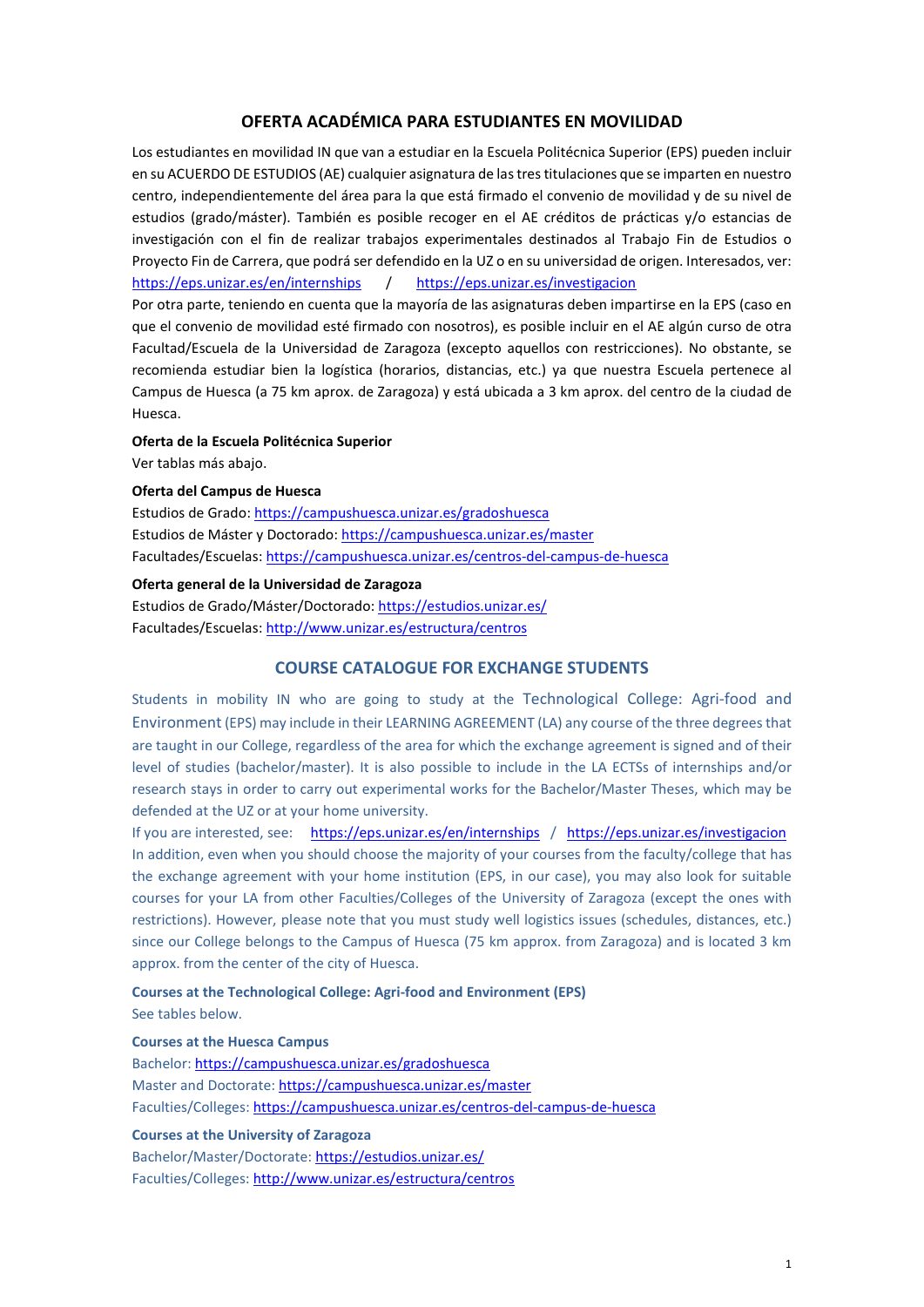# **PROGRAMA DEL GRADO EN CIENCIAS AMBIENTALES**

### Más información de las asignaturas en:<https://estudios.unizar.es/estudio/ver?id=100> Horarios y calendario de exámenes en:<http://eps.unizar.es/academico/horarios-ccaa> Listado de asignaturas dentro del English Friendly Program (EF) en[: https://eps.unizar.es/subjects-asignaturasef](https://eps.unizar.es/subjects-asignaturasef)

| Curso          | Sem.         | Asignatura                                                            | Tipo | ECTS | 岀                | Curso          | Sem.           | Asignatura                                                 | Tipo       | <b>ECTS</b>    | 뚭            |
|----------------|--------------|-----------------------------------------------------------------------|------|------|------------------|----------------|----------------|------------------------------------------------------------|------------|----------------|--------------|
| $\mathbf{1}$   | $\mathbf{1}$ | 25200 - Bases químicas del medio<br>ambiente                          | B    | 6    | √                | $\mathbf{1}$   | $\overline{2}$ | 25205 - Administración y<br>legislación ambiental          | B          | 6              |              |
| $\mathbf{1}$   | $\mathbf{1}$ | 25201 - Biología                                                      | В    | 6    | $\checkmark$     | $\mathbf{1}$   | $\overline{2}$ | 25206 - Bases físicas del medio<br>ambiente                | B          | 6              | $\checkmark$ |
| $\mathbf{1}$   | $\mathbf{1}$ | 25202 - Fundamentos de geología para<br>el estudio del medio ambiente | B    | 6    | $\checkmark$     | $\mathbf{1}$   | $\overline{2}$ | 25208 - Edafología                                         | B          | 6              | J            |
| $\mathbf{1}$   | $\mathbf{1}$ | 25203 - Fundamentos matemáticos para<br>el estudio del medio ambiente | B    | 6    |                  | $\mathbf{1}$   | $\overline{2}$ | 25251 - Botánica                                           | B          | 6              |              |
| $\mathbf{1}$   | $\mathbf{1}$ | 25250 - Medio ambiente y<br>sostenibilidad                            | Ob   | 6    | $\checkmark$     | $\mathbf{1}$   | $\overline{2}$ | 25252 - Zoología                                           | B          | 6              | $\checkmark$ |
|                |              |                                                                       |      |      |                  |                |                |                                                            |            |                |              |
| 2              | $\mathbf{1}$ | 25211 - Ecología I                                                    | Ob   | 6    | $\checkmark$     | $\overline{2}$ | $\overline{2}$ | 25215 - Ecología II                                        | Ob         | 6              | $\checkmark$ |
| $\overline{2}$ | $\mathbf{1}$ | 25253 - Sociedad y territorio                                         | Ob   | 3    |                  | $\overline{2}$ | $\overline{2}$ | 25255 - Análisis químico en el<br>medio ambiente           | Ob         | 6              |              |
| $\overline{2}$ | $\mathbf{1}$ | 25254 - Cartografía y sistemas de<br>información geográfica           | Ob   | 9    |                  | $\overline{2}$ | $\overline{2}$ | 25218 - Degradación y<br>contaminación de suelos           | Ob         | 6              | $\checkmark$ |
| $\overline{2}$ | $\mathbf{1}$ | 25214 - Meteorología y climatología                                   | Ob   | 6    | $\checkmark$     | $\overline{2}$ | $\overline{2}$ | 25219 - Contaminación<br>atmosférica                       | Ob         | 6              | J            |
| $\overline{2}$ | $\mathbf{1}$ | 25209 - Estadística                                                   | B    | 6    |                  | $\overline{2}$ | $\overline{2}$ | 25204 - Economía aplicada                                  | B          | 6              |              |
|                |              |                                                                       |      |      |                  |                |                |                                                            |            |                |              |
| 3              | $\mathbf{1}$ | 25220 - Riesgos naturales                                             | Ob   | 6    |                  | 3              | $\overline{2}$ | 25225 - Gestión y conservación<br>de flora y fauna         | Ob         | 6              | $\checkmark$ |
| 3              | $\mathbf{1}$ | 25223 - Actividad agrosilvopastoral y<br>medio ambiente               | Ob   | 6    |                  | 3              | $\overline{2}$ | 25226 - Gestión, tratamiento y<br>recuperación de residuos | Ob         | 6              | ✓            |
| 3              | $\mathbf 1$  | 25224 - Contaminación de aguas                                        | Ob   | 6    | $\checkmark$     | 3              | $\overline{2}$ | 25228 - Ordenación del<br>territorio y urbanismo           | Ob         | 6              |              |
| 3              | $\mathbf{1}$ | 25210 - Bases de la ingeniería ambiental                              | Ob   | 6    |                  | 3              | $\overline{2}$ | 25222 - Tecnologías limpias.<br>Energías renovables        | Ob         | 6              | $\checkmark$ |
| 3              | $\mathbf{1}$ | 25256 - Toxicología y salud pública                                   | Ob   | 6    |                  | 3              | $\overline{2}$ | Asignatura optativa 1                                      | Op         |                |              |
|                |              |                                                                       |      |      |                  |                |                |                                                            |            |                |              |
| 4              | $\mathbf{1}$ | 25230 - Evaluación de impacto<br>ambiental                            | Ob   | 6    |                  | 4              | $\overline{2}$ | 25232 - Trabajo Fin de Grado                               | <b>TFG</b> | 12             |              |
| 4              | $\mathbf{1}$ | 25257 - Sistemas de gestión y auditorías<br>ambientales               | Ob   | 6    | $\checkmark$     | 4              | $\overline{2}$ | 25259 - Proyectos ambientales                              | Ob         | 12             |              |
| 4              | $\mathbf{1}$ | 25258 - Áreas protegidas                                              | Ob   | 6    | $\boldsymbol{J}$ | $\overline{4}$ | $\overline{2}$ | Idioma moderno B1*                                         | Ob         | $\overline{2}$ |              |
| 4              | $1\,$        | Asignatura optativa 2                                                 | Op   |      |                  | $\overline{4}$ | $\overline{2}$ | Asignatura optativa 4                                      | Op         |                |              |
| 4              | $\mathbf{1}$ | Asignatura optativa 3                                                 | Op   |      |                  | 4              | $\overline{2}$ | Asignatura optativa 5                                      | Op         |                |              |

B: básica; Ob: obligatoria; Op: optativa; TFG: Trabajo Fin de Grado.

Primer semestre: Septiembre – Enero, Segundo semestre: Febrero – Junio.

\*Los estudiantes deben acreditar nivel B-1 en un idioma extranjero (Inglés, Francés, Alemán, Italiano).

|        | Curso 3 / Semestre 2**                    | <b>ECTS</b> | EF | Curso 4 / Semestre 1         | <b>ECTS</b> | EF. | Curso 4 / Semestre 2          | <b>ECTS</b> | EF |
|--------|-------------------------------------------|-------------|----|------------------------------|-------------|-----|-------------------------------|-------------|----|
|        | 25236 - Contaminación radiactiva,         | 6           |    | 25248 - Actividades          | 6           |     | 25221 - Educación ambiental   | 6           |    |
|        | acústica y por vibraciones                |             |    | clasificadas                 |             |     |                               |             |    |
| 3g     | 25238 - Tecnología analítica en la        | 6           |    | 25263 - Química sostenible y | 6           |     | 25241 - Biotecnología y       | 6           |    |
| ativ.  | detección de contaminantes                |             |    | medioambiental               |             |     | conservación de recursos      |             |    |
| ë      | 25245 - Evaluación de suelos              | 6           |    | 25264 - Prácticas externas   | 5           |     | 25267 - Biogeografía y        | 5           |    |
|        |                                           |             |    |                              |             |     | geobotánica                   |             |    |
| ⋽      | 25260 - Aplicación de residuos al suelo y | 5           |    | 25265 - Teledetección        | 6           |     | 25268 - Ecosistemas acuáticos | 6           |    |
|        | fertilidad                                |             |    | ambiental                    |             |     |                               |             |    |
| Asigna | 25261 - Acreditación y normas de          | 5           |    | 25266 - Restauración de      | 6           |     | 25269 - Inglés para las       | 6           |    |
|        | calidad en laboratorios ambientales       |             |    | ecosistemas                  |             |     | ciencias ambientales          |             |    |
|        |                                           |             |    |                              |             |     | (impartida en inglés)         |             |    |
|        | 25262 - Hidrología ambiental              | 6           |    |                              |             |     |                               |             |    |
|        |                                           |             |    |                              |             |     |                               |             |    |

\*\*Cada curso académico estarán activas 3 de estas 6 asignaturas: 25238, 25245, 25262 (cursos impares: 2019-20, 2021-22, etc.) y 25236, 25260, 25261 (cursos pares: 2020-21, 2022-23, etc.).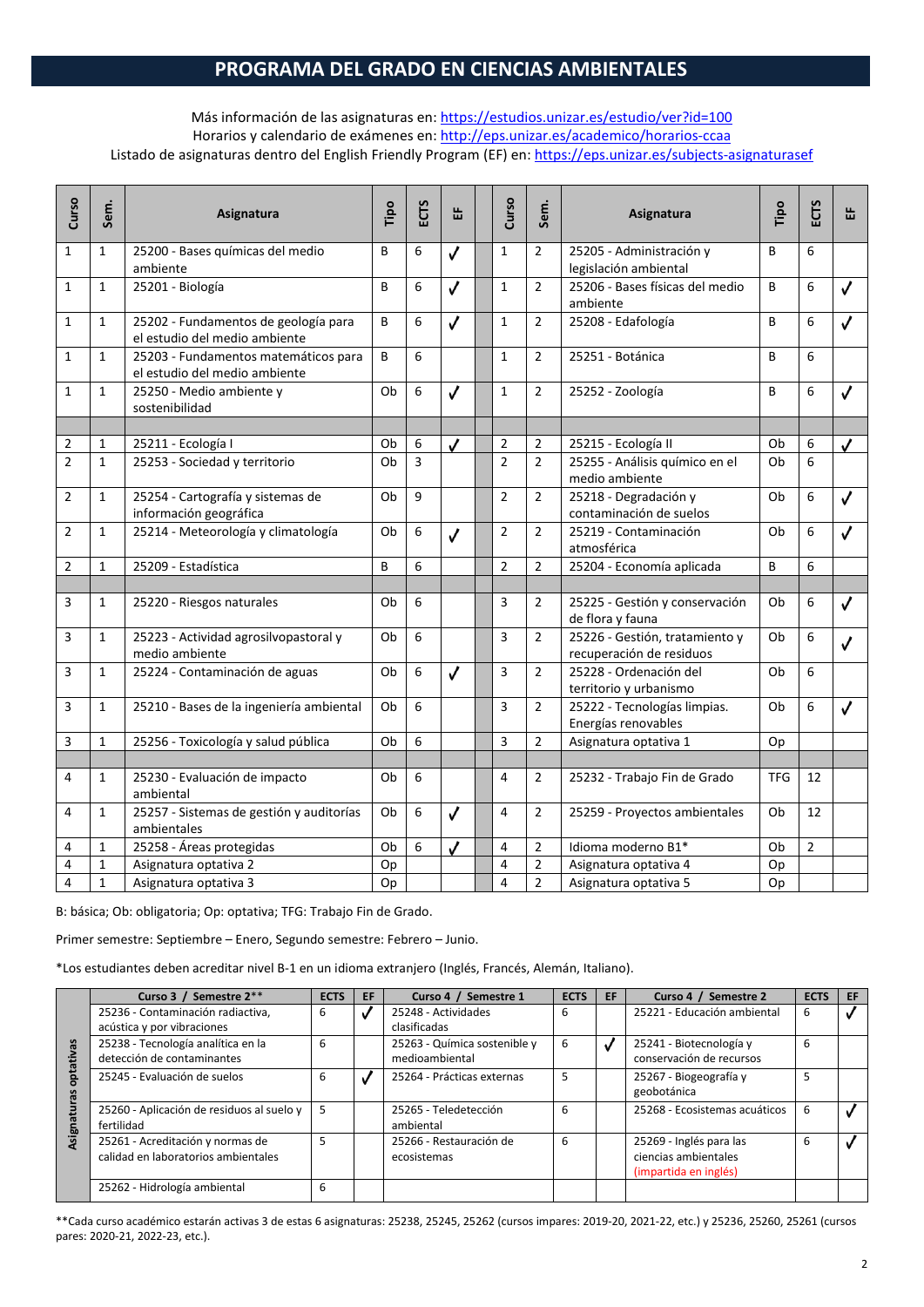# **SUBJECTS – DEGREE IN ENVIRONMENTAL SCIENCES**

### For courses descriptions and further information, see:<https://estudios.unizar.es/estudio/ver?id=100> For lectures schedules and exam calendar, see[: http://eps.unizar.es/academico/horarios-ccaa](http://eps.unizar.es/academico/horarios-ccaa) For a list of courses included in the English Friendly Program (EF), see[: https://eps.unizar.es/subjects-asignaturasef](https://eps.unizar.es/subjects-asignaturasef)

| Year           | Sem          | <b>Subject</b>                                              | Type                    | ECTS | 岀                       | Year           | Sem            | <b>Subject</b>                                            | Type           | <b>ECTS</b>    | ₩                       |
|----------------|--------------|-------------------------------------------------------------|-------------------------|------|-------------------------|----------------|----------------|-----------------------------------------------------------|----------------|----------------|-------------------------|
| 1              | $\mathbf{1}$ | 25200 - Chemical foundations of the<br>environment          | Cr                      | 6    | ✓                       | $\mathbf{1}$   | $\overline{2}$ | 25205 - Environmental<br>administration and law           | Cr             | 6              |                         |
| $\mathbf{1}$   | $\mathbf{1}$ | 25201 - Biology                                             | Cr                      | 6    | $\overline{\checkmark}$ | $\mathbf{1}$   | $\overline{2}$ | 25206 - Physical foundations of the<br>environment        | Cr             | 6              | ✓                       |
| $\mathbf{1}$   | $\mathbf{1}$ | 25202 - Introductory geology for<br>environmental science   | Cr                      | 6    | $\overline{\checkmark}$ | $\mathbf{1}$   | $\overline{2}$ | 25208 - Soil science                                      | Cr             | 6              |                         |
| $\mathbf{1}$   | $\mathbf{1}$ | 25203 - Basic mathematics for<br>environmental studies      | Cr                      | 6    |                         | 1              | $\overline{2}$ | 25251 - Botany                                            | Cr             | 6              |                         |
| $\mathbf{1}$   | $\mathbf{1}$ | 25250 - Environmental science and<br>sustainability         | $\mathsf{C} \mathsf{m}$ | 6    | $\checkmark$            | $\mathbf{1}$   | $\overline{2}$ | 25252 - Zoology                                           | Cr             | 6              | ✓                       |
|                |              |                                                             |                         |      |                         |                |                |                                                           |                |                |                         |
| 2              | $\mathbf{1}$ | 25211 - Ecology I                                           | $\mathsf{C}$ m          | 6    | $\overline{\checkmark}$ | $\overline{2}$ | $\overline{2}$ | 25215 - Ecology II                                        | Cm             | 6              | $\overline{\checkmark}$ |
| $\overline{2}$ | $\mathbf{1}$ | 25253 - Society and land                                    | $\mathsf{C}$ m          | 3    |                         | $\overline{2}$ | $\overline{2}$ | 25255 - Key analysis in the<br>environment                | Cm             | 6              |                         |
| $\overline{2}$ | $\mathbf{1}$ | 25254 - Cartography and<br>geographical information systems | $\mathsf{C}$ m          | 9    |                         | $\overline{2}$ | $\overline{2}$ | 25218 - Soil degradation and<br>pollution                 | Cm             | 6              | ✓                       |
| $\overline{2}$ | $\mathbf{1}$ | 25214 - Meteorology and<br>climatology                      | $\mathsf{C} \mathsf{m}$ | 6    | $\checkmark$            | $\overline{2}$ | $\overline{2}$ | 25219 - Atmospheric pollution                             | $\mathsf{C}$ m | 6              | $\checkmark$            |
| $\overline{2}$ | $\mathbf{1}$ | 25209 - Statistics                                          | Cr                      | 6    |                         | $\overline{2}$ | $\overline{2}$ | 25204 - Applied economics                                 | Cr             | 6              |                         |
|                |              |                                                             |                         |      |                         |                |                |                                                           |                |                |                         |
| 3              | $\mathbf{1}$ | 25220 - Natural risks                                       | $\mathsf{cm}$           | 6    |                         | 3              | 2              | 25225 - Management and<br>conservation of flora and fauna | Cm             | 6              | √                       |
| 3              | $\mathbf{1}$ | 25223 - Agrosilvopastoral systems                           | Cm                      | 6    |                         | 3              | $\overline{2}$ | 25226 - Management, treatment<br>and recovery of waste    | Cm             | 6              | $\checkmark$            |
| 3              | $\mathbf{1}$ | 25224 - Water pollution                                     | $\mathsf{C} \mathsf{m}$ | 6    | $\overline{\checkmark}$ | 3              | $\overline{2}$ | 25228 - Regional planning and<br>urbanism                 | $\mathsf{C}$ m | 6              |                         |
| 3              | $\mathbf{1}$ | 25210 - Foundations of<br>environmental engineering         | $\mathsf{cm}$           | 6    |                         | 3              | $\overline{2}$ | 25222 - Clean technologies.<br>Renewable energies         | $\mathsf{C}$ m | 6              | $\checkmark$            |
| 3              | $\mathbf{1}$ | 25256 - Toxicology and public health                        | Cm                      | 6    |                         | $\overline{3}$ | $\overline{2}$ | Optional subject 1                                        | Op             |                |                         |
|                |              |                                                             |                         |      |                         |                |                |                                                           |                |                |                         |
| 4              | $\mathbf{1}$ | 25230 - Environmental impact<br>assessment                  | $\mathsf{C}$ m          | 6    |                         | 4              | $\overline{2}$ | 25232 - Undergraduate<br>dissertation                     | Ds             | 12             |                         |
| 4              | $\mathbf{1}$ | 25257 - Environmental management<br>and audit               | Cm                      | 6    | ✓                       | 4              | $\overline{2}$ | 25259 - Environment projects                              | $\mathsf{C}$ m | 12             |                         |
| 4              | $\mathbf{1}$ | 25258 - Protected areas                                     | $\mathsf{C}$ m          | 6    | J                       | 4              | 2              | Modern language B1*                                       | $\mathsf{cm}$  | $\overline{2}$ |                         |
| 4              | $\mathbf{1}$ | Optional subject 2                                          | Op                      |      |                         | $\overline{4}$ | 2              | Optional subject 4                                        | Op             |                |                         |
| 4              | $\mathbf{1}$ | Optional subject 3                                          | Op                      |      |                         | $\overline{4}$ | $\overline{2}$ | Optional subject 5                                        | Op             |                |                         |

Cr: core; Cm: compulsory; Op: optional; Ds: dissertation.

First semester: September – January, Second semester: February – June.

\*Students must verify that level B-1 of a foreign language (English, French, German, and Italian) is met.

|        | Curso 3 / Semestre 2**                                                       | <b>ECTS</b> | EF | Curso 4 / Semestre 1                               | <b>ECTS</b> | EF | Curso 4 / Semestre 2                                                 | <b>ECTS</b> | EF |
|--------|------------------------------------------------------------------------------|-------------|----|----------------------------------------------------|-------------|----|----------------------------------------------------------------------|-------------|----|
|        | 25236 - Radioactive contamination,<br>acoustic and vibration pollution       | 6           |    | 25248 - Classified activities                      | 6           |    | 25221 - Environmental<br>education                                   | 6           |    |
| æ<br>言 | 25238 - Analytical technology for the<br>detection of contaminants           | 6           |    | 25263 - Environmental and<br>sustainable chemistry | 6           |    | 25241 - Biotechnology and<br>resource conservation                   | 6           |    |
| ъ      | 25245 - Soil and land evaluation                                             | 6           |    | 25264 - Internships                                | 5           |    | 25267 - Bio-geography and<br>geobotany                               | 5           |    |
| sign   | 25260 - Waste application on soil and<br>fertility                           | 5           |    | 25265 - Environmental<br>remote sensing            | 6           |    | 25268 - Aquatic ecosystems                                           | 6           |    |
|        | 25261 - Accreditation and quality<br>standards in environmental laboratories | 5           |    | 25266 - Ecosystem<br>restoration                   | 6           |    | 25269 - English for<br>environmental sciences<br>(taught in English) | 6           |    |
|        | 25262 - Environmental hydrology                                              | 6           |    |                                                    |             |    |                                                                      |             |    |

\*\*Each academic course, 3 of these 6 subjects will be active: 25238, 25245, 25262 (odd courses: 2019-20, 2021-22, etc.) and 25236, 25260, 25261 (even courses: 2020-21, 2022-23, etc.).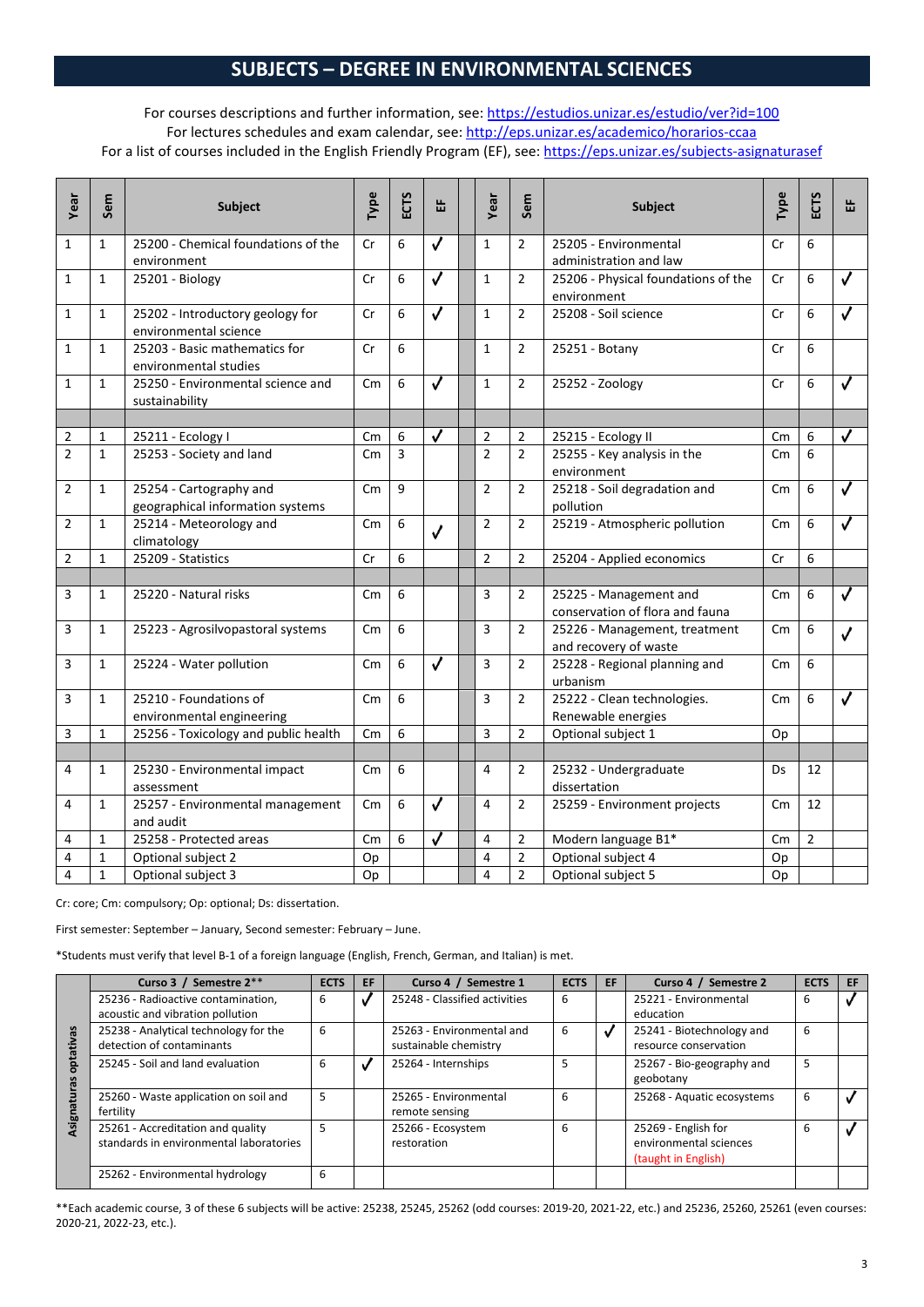### **PROGRAMA DEL GRADO EN INGENIERÍA AGROALIMENTARIA Y DEL MEDIO RURAL**

Más información de las asignaturas en[: https://estudios.unizar.es/estudio/ver?id=140](https://estudios.unizar.es/estudio/ver?id=140) Horarios y calendario de exámenes en[: http://eps.unizar.es/academico/horarios-iamr](http://eps.unizar.es/academico/horarios-iamr) Listado de asignaturas dentro del English Friendly Program en[: https://eps.unizar.es/subjects-asignaturasef](https://eps.unizar.es/subjects-asignaturasef)

| Curso            | Sem                         | Asignatura                                                            | Pol.                     | ECTS   | 岀                    | Curso                        | Sem<br>Asignatura                |                                                                         |                   | ΕŒ     | 岀            |
|------------------|-----------------------------|-----------------------------------------------------------------------|--------------------------|--------|----------------------|------------------------------|----------------------------------|-------------------------------------------------------------------------|-------------------|--------|--------------|
| 1                | 1                           | 28900 Matemáticas I                                                   | В                        | 6      |                      | 1                            | 2                                | 28905 Matemáticas II                                                    | B                 | 6      |              |
| 1                | $\mathbf{1}$                | 28901 Física I                                                        | В                        | 6      |                      | $\mathbf{1}$                 | 2                                | 28906 Física II                                                         | B                 | 6      |              |
| 1                | $\mathbf{1}$                | 28902 Química I                                                       | В<br>В                   | 6      |                      | $\mathbf{1}$                 | $\overline{2}$                   | 28907 Química II                                                        | B                 | 6      | J            |
| 1<br>$\mathbf 1$ | $\mathbf 1$<br>$\mathbf{1}$ | 28903 Informática<br>28904 Geología, edafología y climatología        | В                        | 6<br>6 |                      | $\mathbf{1}$<br>$\mathbf{1}$ | $\overline{2}$<br>$\overline{2}$ | 28908 Expresión gráfica<br>28909 Biología                               | B<br>B            | 6<br>6 | ✓            |
|                  |                             |                                                                       |                          |        |                      |                              |                                  |                                                                         |                   |        |              |
| 2                | $\mathbf{1}$                | 28910 Estadística                                                     | В                        | 6      |                      | $\overline{2}$               | $\overline{2}$                   | 28911 Botánica                                                          | Obg               | 6      |              |
| 2                | $\mathbf{1}$                | 28912 Ciencia animal I                                                | Obg                      | 6      |                      | $\overline{2}$               | 2                                | 28915 Fundamentos de administración de<br>empresas                      | В                 | 6      |              |
| 2                | $\mathbf 1$                 | 28913 Motores y máquinas                                              | Obg                      | 6      |                      | $\overline{2}$               | $\overline{2}$                   | 28916 Fitotecnia                                                        | Obg               | 6      |              |
| 2                | $\mathbf{1}$                | 28914 Topografía, cartografía y fotogrametría                         | Obg                      | 6      | ✓                    | $\overline{2}$               | $\overline{2}$                   | 28917 Ecología y gestión de subproductos<br>agroindustriales            | Obg               | 6      |              |
| 2                | $\mathbf{1}$                | 28919 Electrotecnia y electrificación rural                           | Obg                      | 6      | √                    | 2                            | $\overline{2}$                   | 28918 Resistencia de materiales y cálculo de<br>estructuras             | Obg               | 6      | ✓            |
|                  |                             |                                                                       |                          |        |                      |                              |                                  |                                                                         |                   |        |              |
| 3                | 1                           | 28920 Biotecnología                                                   | Obg                      | 6      | √                    | 3                            | $\overline{2}$                   | 28925 Producción de monogástricos                                       | Obe<br>EA         | 6      | ✓            |
| 3                | $\mathbf{1}$                | 28921 Hidráulica                                                      | Obg                      | 6      | √                    | 3                            | $\overline{2}$                   | 28926 Cultivos herbáceos                                                | Obe               | 6      |              |
| 3                | $\mathbf{1}$                | 28922 Economía agraria                                                | Obg                      | 6      |                      | 3                            | $\overline{2}$                   | 28927 Arboricultura                                                     | EA<br>Obe<br>EA   | 6      |              |
| 3                | 1                           | 28923 Proyectos                                                       | Obg                      | 6      |                      | $\overline{3}$               | $\overline{2}$                   | 28928 Instalaciones en explotaciones<br>agropecuarias                   | Obe<br>EA         | 6      | $\checkmark$ |
| 3                | $\mathbf{1}$                | 28924 Ciencia animal II                                               | Obe<br>EA                | 6      |                      | 3                            | $\overline{2}$                   | 28929 Construcciones agropecuarias                                      | Obe<br>EA         | 6      |              |
| 3                | $\mathbf{1}$                | 28936 Operaciones básicas I                                           | Obe<br>IAA               | 6      | ✓                    | 3                            | $\overline{2}$                   | 28937 Operaciones básicas II                                            | Obe<br>IAA        | 6      | ✓            |
| 3                | $\mathbf{1}$                | 28930 Producción hortícola                                            | Obe<br>HJ                | 6      |                      | 3                            | $\overline{2}$                   | 28938 Fundamentos de la tecnología de los<br>alimentos                  | Obe<br><b>IAA</b> | 6      | J            |
|                  |                             |                                                                       |                          |        |                      | $\overline{3}$               | $\overline{2}$                   | 28939 Gestión de la calidad de las industrias<br>agroalimentarias       | Obe<br><b>IAA</b> | 6      |              |
|                  |                             |                                                                       |                          |        |                      | 3                            | $\overline{2}$                   | 28940 Ingeniería de las industrias<br>agroalimentarias                  | Obe<br><b>IAA</b> | 6      |              |
|                  |                             |                                                                       |                          |        |                      | 3                            | $\overline{2}$                   | 28941 Construcciones agroindustriales                                   | Obe<br><b>IAA</b> | 6      |              |
|                  |                             |                                                                       |                          |        |                      | 3                            | $\overline{2}$                   | 28931 Producción frutícola I                                            | Obe<br>HJ         | 6      |              |
|                  |                             |                                                                       |                          |        |                      | 3                            | $\overline{2}$                   | 28932 Genética y mejora vegetal en<br>hortofruticultura                 | Obe<br>HJ         | 6      |              |
|                  |                             |                                                                       |                          |        |                      | $\overline{3}$               | $\overline{2}$                   | 28934 Cultivos ornamentales                                             | Obe<br>HJ         | 6      |              |
|                  |                             |                                                                       |                          |        |                      | 3                            | $\overline{2}$                   | 28947 Desarrollo sostenible y medio<br>ambiente                         | Obe<br>HJ         | 6      |              |
|                  |                             |                                                                       |                          |        |                      | 3                            | $\overline{2}$                   | 28948 Ingeniería de las áreas verdes y<br>explotaciones hortofrutícolas | Obe<br>HJ         | 6      |              |
|                  |                             |                                                                       |                          |        |                      |                              |                                  |                                                                         |                   |        |              |
| $\overline{4}$   | $\mathbf{1}$                | 28942 Producción de rumiantes                                         | Obe<br>EA                | 6      |                      | 4                            | $\overline{2}$                   | Idioma moderno B1*                                                      | Obg               | 2      |              |
| 4                | $\mathbf{1}$                | 28943 Genética y mejora vegetal                                       | Obe<br>EA                | 6      | ✓                    | 4                            | 2                                | Asignatura optativa 1                                                   | Op                |        |              |
| $\overline{4}$   | $\mathbf{1}$                | 28944 Protección de cultivos                                          | Obe                      | 6      | J                    | 4                            | $\overline{2}$                   | Asignatura optativa 2                                                   | Op                |        |              |
| $\overline{4}$   | $\mathbf{1}$                | 28945 Sistemas de riego y drenaje                                     | EA<br>Obe<br>EA          | 6      |                      | $\overline{4}$               | $\overline{2}$                   | Asignatura optativa 3                                                   | Op                |        |              |
| $\overline{4}$   | $\mathbf{1}$                | 28950 Diseño y optimización de industrias<br>agroalimentarias         | Obe<br>IAA               | 6      | ✓                    | $\overline{4}$               | $\overline{2}$                   | Asignatura optativa 4                                                   | Op                |        |              |
| 4                | $\mathbf{1}$                | 28951 Tecnología de las industrias<br>agroalimentarias                | Obe<br>IAA               | 6      |                      |                              |                                  |                                                                         |                   |        |              |
| $\overline{4}$   | $\mathbf{1}$                | 28952 Equipos auxiliares y control de procesos                        | Obe                      | 6      |                      |                              |                                  |                                                                         |                   |        |              |
| 4                | $\mathbf{1}$                | 28953 Instalaciones agroindustriales                                  | IAA<br>Obe<br><b>IAA</b> | 6      |                      |                              |                                  |                                                                         |                   |        |              |
| $\overline{4}$   | $\mathbf{1}$                | 28933 Protección de cultivos hortofrutícolas                          | Obe<br>HJ                | 6      |                      |                              |                                  |                                                                         |                   |        |              |
| $\overline{4}$   | $\mathbf{1}$                | 28935 Sistemas de riego y drenaje en<br>explotaciones hortofrutícolas | Obe<br>HJ                | 6      |                      |                              |                                  |                                                                         |                   |        |              |
| 4                | $\mathbf{1}$                | 28946 Producción frutícola II                                         | Obe<br>HJ                | 6      |                      |                              |                                  |                                                                         |                   |        |              |
| $\overline{4}$   | $\mathbf{1}$                | 28949 Jardinería y paisajismo                                         | Obe<br>HJ                | 6      |                      |                              |                                  |                                                                         |                   |        |              |
| 4                | $1-2$                       |                                                                       |                          |        | Trabajo Fin de Grado |                              |                                  |                                                                         | TFG               | 12     |              |

B: básica; Obg: obligatoria-general, Obe: obligatoria-específica de cada especialidad (EA: Explotaciones Agropecuarias, IAA: Industrias Agrarias y Alimentarias, HJ: Hortofruticultura y Jardinería); Op: optativa. TFG: Trabajo Fin de Grado. Primer semestre: Septiembre – Enero, Segundo semestre: Febrero – Junio. \*Los estudiantes deben acreditar nivel B-1 en un idioma extranjero (Inglés, Francés, Alemán, Italiano).

|                                                                                               | <b>ECTS</b> | EF |                                           | <b>ECTS</b> | EF |                                                             | <b>ECTS</b> | EF |
|-----------------------------------------------------------------------------------------------|-------------|----|-------------------------------------------|-------------|----|-------------------------------------------------------------|-------------|----|
| 28955 Inglés para la ingeniería<br>agroalimentaria y del medio rural<br>(impartida en inglés) |             |    | 28958 Redes de riego                      |             |    | 28961 Aprovechamiento energético<br>de productos y residuos |             |    |
| 28956 Análisis químico agrícola                                                               |             |    | 28959 Producción integrada y agroecología |             |    | 28965 Edafología aplicada                                   |             |    |
| 28957 Tecnología postcosecha                                                                  |             |    | 28960 Instalaciones de la edificación     |             |    | 28966 Prácticas externas                                    |             |    |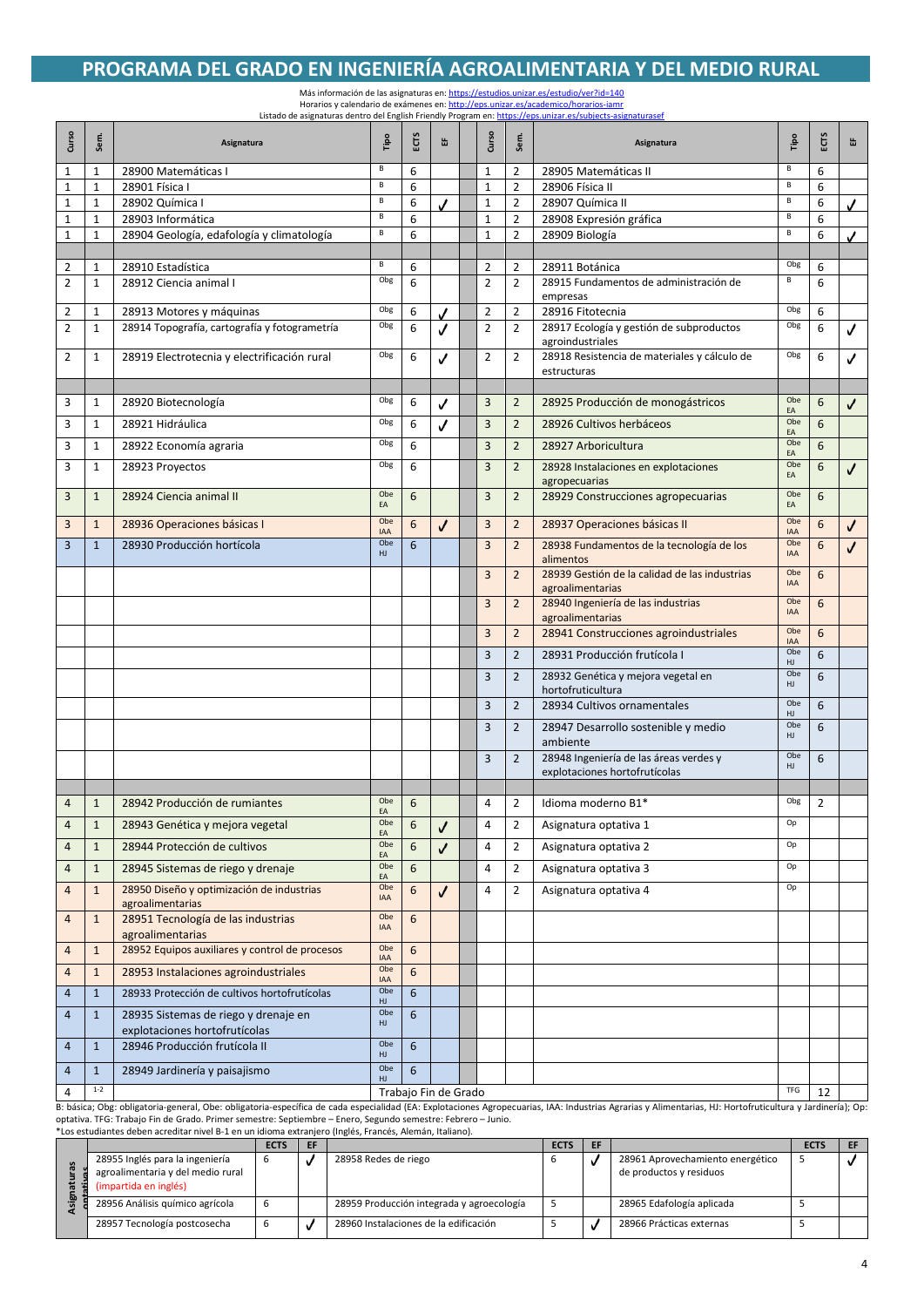## **SUBJECTS DEGREE IN RURAL AND AGRI-FOOD ENGINEERING**

For courses descriptions and further information, see[: https://estudios.unizar.es/estudio/ver?id=140](https://estudios.unizar.es/estudio/ver?id=140) For lectures schedules and exam calendar, see[: http://eps.unizar.es/academico/horarios-iamr](http://eps.unizar.es/academico/horarios-iamr) For a list of courses included in the English Friendly Program, see[: https://eps.unizar.es/subjects-asignaturasef](https://eps.unizar.es/subjects-asignaturasef)

| Year           | Sem          | Subject                                                                                           | Type                | ECTS | 岀  | Year                       | Sem            | Subject                                                     | Type                     | ECTS            | 뚭            |
|----------------|--------------|---------------------------------------------------------------------------------------------------|---------------------|------|----|----------------------------|----------------|-------------------------------------------------------------|--------------------------|-----------------|--------------|
| 1              | 1            | 28900 Mathematics I                                                                               | Cr                  | 6    |    | $\mathbf{1}$               | $\overline{2}$ | 28905 Mathematics II                                        | Cr                       | 6               |              |
| 1              | $\mathbf{1}$ | 28901 Physics I                                                                                   | Cr                  | 6    |    | $\mathbf{1}$               | $\overline{2}$ | 28906 Physics II                                            | Cr                       | 6               |              |
| $\mathbf 1$    | $\mathbf{1}$ | 28902 Chemistry I                                                                                 | Cr                  | 6    | ., | $\mathbf 1$                | $\overline{2}$ | 28907 Chemistry II                                          | Cr                       | 6               |              |
| 1              | $\mathbf{1}$ | 28903 Computer science                                                                            | Cr<br>$\mathsf{Cr}$ | 6    |    | $\mathbf{1}$               | $\overline{2}$ | 28908 Graphic expression                                    | Cr<br>Cr                 | 6               |              |
| $\mathbf 1$    | $\mathbf{1}$ | 28904 Geology, soil science and climatology                                                       |                     | 6    |    | $\mathbf{1}$               | $\overline{2}$ | 28909 Biology                                               |                          | 6               | ✓            |
| 2              | $\mathbf{1}$ | 28910 Statistics                                                                                  | $\mathsf{Cr}$       | 6    |    | $\overline{2}$             | 2              | 28911 Botany                                                | Cmg                      | 6               |              |
| $\overline{2}$ | $\mathbf{1}$ | 28912 Animal science I                                                                            | Cmg                 | 6    |    | $\overline{2}$             | $\overline{2}$ | 28915 Fundamentals of business administration               | Cr                       | 6               |              |
| 2              | $\mathbf{1}$ | 28913 Engines and machines                                                                        | Cmg                 | 6    |    | $\overline{2}$             | 2              | 28916 Plant science / Plant production                      | Cmg                      | 6               |              |
| 2              | $\mathbf{1}$ | 28914 Topography, cartography and                                                                 | Cmg                 | 6    | J  | $\overline{2}$             | $\overline{2}$ | 28917 Ecology and management of agro-                       | Cmg                      | 6               | $\checkmark$ |
|                |              | photogrammetry                                                                                    |                     |      |    |                            |                | industrial byproducts                                       |                          |                 |              |
| 2              | $\mathbf{1}$ | 28919 Electrical engineering and rural                                                            | Cmg                 | 6    | √  | $\overline{2}$             | 2              | 28918 Strength of materials and structural                  | Cmg                      | 6               | ✓            |
|                |              | electrification                                                                                   |                     |      |    |                            |                | analysis                                                    |                          |                 |              |
| 3              | $\mathbf{1}$ | 28920 Biotechnology                                                                               | Cmg                 | 6    |    | 3                          | $\overline{2}$ | 28925 Production of monogastric animals                     | Cms                      | 6               | ✓            |
|                |              |                                                                                                   |                     |      | √  |                            |                |                                                             | ALF                      |                 |              |
| 3              | $\mathbf{1}$ | 28921 Hydraulics                                                                                  | Cmg                 | 6    | J  | $\overline{3}$             | $\overline{2}$ | 28926 Herbaceous crops                                      | Cms<br>ALF               | $6\phantom{1}6$ |              |
| 3              | $\mathbf{1}$ | 28922 Agricultural economics                                                                      | Cmg                 | 6    |    | $\overline{3}$             | $\overline{2}$ | 28927 Fruit growing                                         | Cms<br>ALF               | 6               |              |
| 3              | $\mathbf{1}$ | 28923 Projects                                                                                    | Cmg                 | 6    |    | 3                          | $\overline{2}$ | 28928 Livestock farming facilities and equipment            | Cms                      | 6               | $\checkmark$ |
| 3              | $\mathbf{1}$ | 28924 Animal Science II                                                                           | Cms                 | 6    |    | $\overline{3}$             | $\overline{2}$ | 28929 Farming: Construction                                 | ALF<br>Cms               | 6               |              |
|                |              |                                                                                                   | ALF                 |      |    |                            |                |                                                             | ALF                      |                 |              |
| 3              | $\mathbf{1}$ | 28936 Unit Operations I                                                                           | Cms<br>AFI          | 6    | J  | $\overline{3}$             | $\overline{2}$ | 28937 Unit Operations II                                    | Cms<br>AFI               | 6               | $\checkmark$ |
| 3              | $\mathbf{1}$ | 28930 Horticultural production                                                                    | Cms<br><b>HFG</b>   | 6    |    | 3                          | $\overline{2}$ | 28938 Fundamentals of food technology                       | Cms<br>AFI               | 6               | J            |
|                |              |                                                                                                   |                     |      |    | $\overline{3}$             | $\overline{2}$ | 28939 Quality management for the agri-food<br>industry      | Cms<br>AFI               | 6               |              |
|                |              |                                                                                                   |                     |      |    | 3                          | $\overline{2}$ | 28940 Biochemical engineering for the agri-food<br>industry | Cms<br>AFI               | 6               |              |
|                |              |                                                                                                   |                     |      |    | 3                          | $\overline{2}$ | 28941 Agri-Industrial construction                          | Cms<br>AFI               | 6               |              |
|                |              |                                                                                                   |                     |      |    | 3                          | $\overline{2}$ | 28931 Fruit production I                                    | Cms                      | 6               |              |
|                |              |                                                                                                   |                     |      |    | $\overline{3}$             | $\overline{2}$ | 28932 Plant breeding in horticulture                        | <b>HFG</b><br>Cms        | 6               |              |
|                |              |                                                                                                   |                     |      |    | 3                          | $\overline{2}$ | 28934 Ornamental crops                                      | <b>HFG</b><br>Cms        | 6               |              |
|                |              |                                                                                                   |                     |      |    |                            |                |                                                             | <b>HFG</b>               |                 |              |
|                |              |                                                                                                   |                     |      |    | 3                          | $\overline{2}$ | 28947 Sustainable development and the<br>environment        | Cms<br><b>HFG</b><br>Cms | 6               |              |
|                |              |                                                                                                   |                     |      |    | $\overline{3}$             | 2              | 28948 Engineering of green areas                            | <b>HFG</b>               | 6               |              |
| 4              | $\mathbf{1}$ | 28942 Ruminant production                                                                         | Cms                 | 6    |    | $\overline{4}$             | $\overline{2}$ | Modern language B1*                                         | Cmg                      | $\overline{2}$  |              |
| 4              | $\mathbf{1}$ | 28943 Plant breeding                                                                              | ALF<br>Cms          | 6    | √  | 4                          | 2              | Optional subject 1                                          | Op                       |                 |              |
| $\overline{4}$ | $\mathbf{1}$ | 28944 Crop protection                                                                             | ALF<br>Cms          | 6    | √  | $\overline{4}$             | $\overline{2}$ | Optional subject 2                                          | Op                       |                 |              |
| 4              | $\mathbf{1}$ | 28945 Irrigation and drainage systems                                                             | ALF<br>Cms          | 6    |    | $\overline{4}$             | 2              | Optional subject 3                                          | Op                       |                 |              |
|                |              |                                                                                                   | ALF<br>Cms          |      |    |                            |                |                                                             |                          |                 |              |
| 4              | $\mathbf{1}$ | 28950 Agri-food Industry: Design and<br>optimisation<br>28951 Processing technologies in the food | AFI<br>Cms          | 6    | √  | 4                          | 2              | Optional subject 4                                          | Op                       |                 |              |
| 4              | $\mathbf{1}$ | industries                                                                                        | AFI                 | 6    |    |                            |                |                                                             |                          |                 |              |
| 4              | $\mathbf{1}$ | 28952 Utilities and process control                                                               | Cms<br>AFI          | 6    |    |                            |                |                                                             |                          |                 |              |
| 4              | $\mathbf{1}$ | 28953 Agri-food industry installations                                                            | Cms<br>AFI          | 6    |    |                            |                |                                                             |                          |                 |              |
| $\overline{4}$ | $\mathbf{1}$ | 28933 Protection of fruit and vegetable<br>crops                                                  | Cms<br><b>HFG</b>   | 6    |    |                            |                |                                                             |                          |                 |              |
| $\overline{4}$ | $\mathbf{1}$ | 28935 Irrigation and drainage systems in<br>horticulture and fruit farming                        | Cms<br><b>HFG</b>   | 6    |    |                            |                |                                                             |                          |                 |              |
| $\overline{4}$ | $\mathbf{1}$ | 28946 Fruit production II                                                                         | Cms<br><b>HFG</b>   | 6    |    |                            |                |                                                             |                          |                 |              |
| 4              | $\mathbf{1}$ | 28949 Gardening and landscaping                                                                   | Cms<br><b>HFG</b>   | 6    |    |                            |                |                                                             |                          |                 |              |
| 4              | $1-2$        |                                                                                                   |                     |      |    | Undergraduate dissertation |                |                                                             | Ds                       | 12              |              |

Cr: core; Cmg: compulsory-general, Cms; Compulsory-specific to each specialty (ALF: Specialisation Agricultural and Livestock Farming, AFI: Specialisation Agricultural and Food Industries, HFG: Specialisation Horticulture, Fruit-farming and Gardening); Op: optional. Ds: dissertation. First semester: September – January, Second semester: February – June.<br>\*Students must verify that level B-1 of a foreign language (

|     |                                       | <b>ECTS</b> | EF |                                 | <b>ECTS</b> | EF |                                   | <b>ECTS</b> |  |
|-----|---------------------------------------|-------------|----|---------------------------------|-------------|----|-----------------------------------|-------------|--|
|     | 28955 English for rural and agri-food |             |    | 28958 Irrigation networks       |             |    | 28961 Energy uses of products and |             |  |
|     | engineering (taught in English)       |             |    |                                 |             |    | wastes                            |             |  |
| -91 | 28956 Agricultural chemical analysis  |             |    | 28959 Integrated production and |             |    | 28965 Applied soil science        |             |  |
|     |                                       |             |    | agroecology                     |             |    |                                   |             |  |
|     | 28957 Post-harvest technology         |             |    | 28960 Building installations    |             |    | 28966 Internships                 |             |  |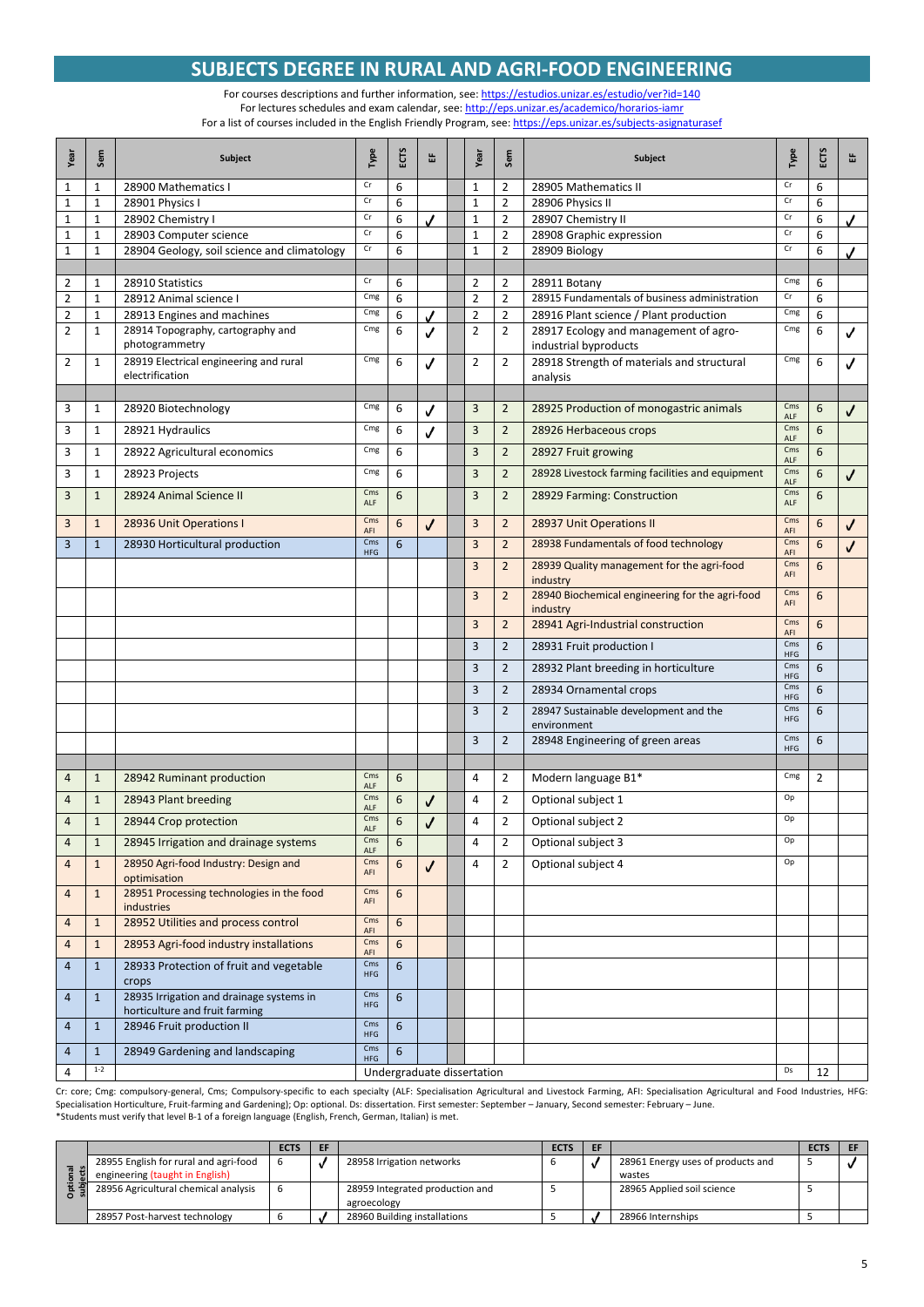## **PROGRAMA DEL MÁSTER UNIVERSITARIO EN INGENIERÍA AGRONÓMICA**

Más información de las asignaturas en:<https://estudios.unizar.es/estudio/ver?id=691> Horarios y calendario de exámenes en:<http://eps.unizar.es/academico/horarios-masteria> Listado de asignaturas dentro del English Friendly Program en[: https://eps.unizar.es/subjects-asignaturasef](https://eps.unizar.es/subjects-asignaturasef)

| Curso          | Semestre     | Asignatura                                                                   | Tipo       | <b>ECTS</b> | 뚭            | Módulo         | Curso        | Semestre       | Asignatura                                          | Tipo | ECTS | 岀            | Módulo         |
|----------------|--------------|------------------------------------------------------------------------------|------------|-------------|--------------|----------------|--------------|----------------|-----------------------------------------------------|------|------|--------------|----------------|
| $\mathbf{1}$   | $\mathbf{1}$ | 60560<br>Calidad y seguridad<br>alimentaria                                  | Ob         | 4.5         |              | M <sub>3</sub> | $\mathbf{1}$ | $\overline{2}$ | 60566<br>Instalaciones y vías<br>rurales            | Ob   | 6    |              | M1             |
| $\mathbf{1}$   | $\mathbf{1}$ | 60561<br>Infraestructuras<br>rurales                                         | Ob         | 6           | $\checkmark$ | M1             | $\mathbf{1}$ | $\overline{2}$ | 60567<br>Sistemas de<br>producción animal           | Ob   | 9    |              | M <sub>2</sub> |
| $\mathbf{1}$   | $\mathbf{1}$ | 60562<br>Marketing<br>agroalimentario                                        | Ob         | 4.5         | $\checkmark$ | M4             | $\mathbf{1}$ | $\overline{2}$ | 60568<br>Sistemas de<br>producción vegetal          | Ob   | 9    |              | M <sub>2</sub> |
| $\mathbf{1}$   | $\mathbf{1}$ | 60563<br>Ordenación y gestión<br>del territorio agrario                      | Ob         | 4.5         |              | M1             | $\mathbf{1}$ | $\overline{2}$ | 60569<br>Sistemas y<br>procesos<br>agroalimentarios | Ob   | 6    | $\checkmark$ | M3             |
| $\mathbf{1}$   | $\mathbf{1}$ | 60564<br>Políticas agrarias y de<br>desarrollo rural                         | Ob         | 4.5         |              | M1             |              |                |                                                     |      |      |              |                |
| $\mathbf{1}$   | $\mathbf{1}$ | 60565<br>Recursos hídricos e<br>instalaciones<br>hidráulicas                 | Ob         | 6           | $\checkmark$ | M1             |              |                |                                                     |      |      |              |                |
|                |              |                                                                              |            |             |              |                |              |                |                                                     |      |      |              |                |
| $\overline{2}$ | $\mathbf{1}$ | 60570<br>Biotecnología y<br>mejora vegetal y<br>animal                       | Ob         | 6           |              | M <sub>2</sub> |              |                |                                                     |      |      |              |                |
| $\overline{2}$ | $\mathbf{1}$ | 60571<br>Organización y<br>administración de<br>empresas<br>agroalimentarias | Ob         | 6           |              | M4             |              |                |                                                     |      |      |              |                |
| $\overline{2}$ | $\mathbf{1}$ | 60572<br>Prácticas externas                                                  | Ob         | 6           |              | M5             |              |                |                                                     |      |      |              |                |
| $\overline{2}$ | $\mathbf{1}$ | 60573<br>Trabajo Fin de Máster                                               | <b>TFM</b> | 12          |              | M <sub>6</sub> |              |                |                                                     |      |      |              |                |

Ob: obligatoria; TFM: Trabajo Fin de Máster.

Primer semestre: Septiembre – Enero, Segundo semestre: Febrero – Junio.